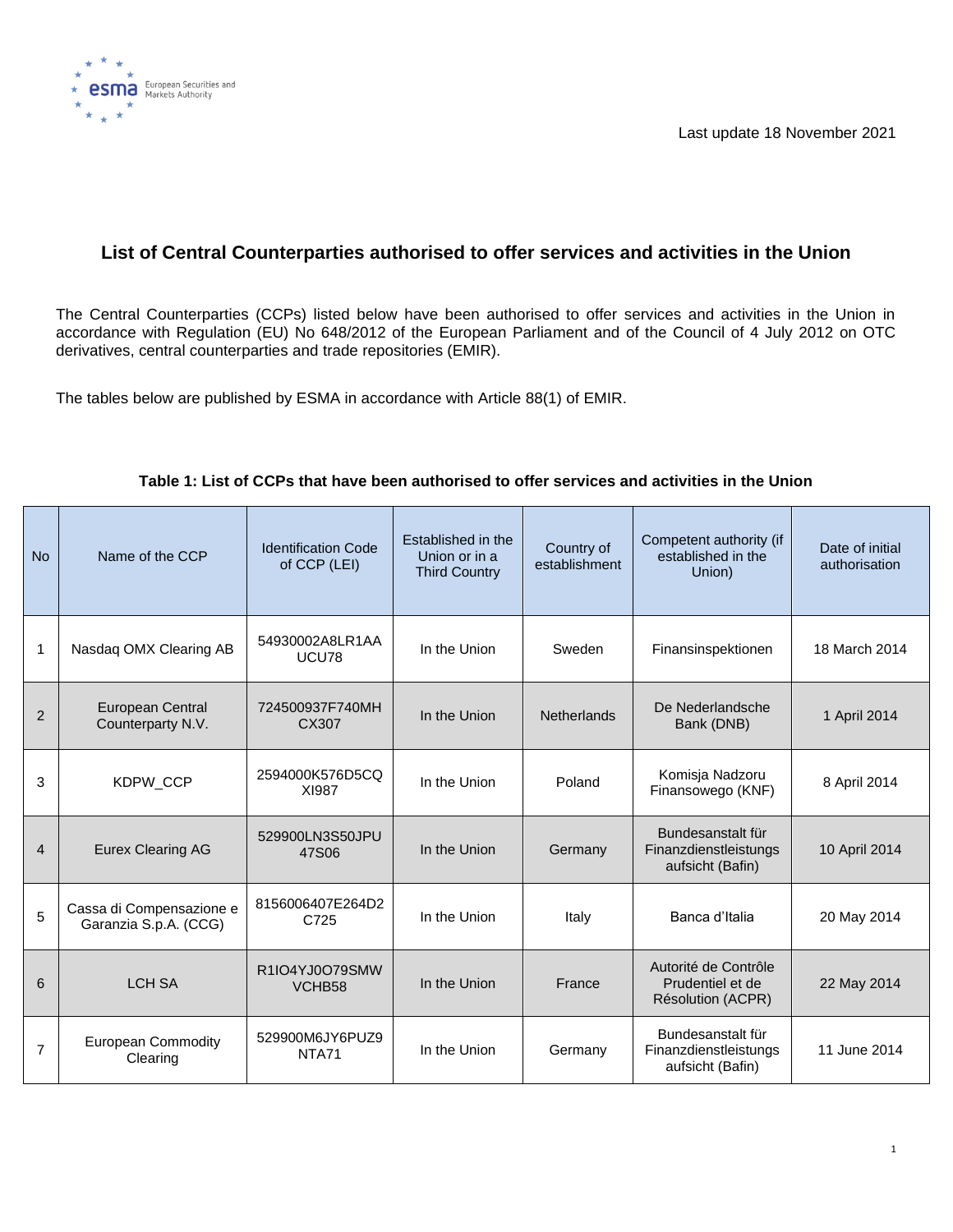

|    | $LCH-Ltd1$                                                                     | <b>F226TOH6YD6XJB</b><br><b>17KS62</b> | In the Union | <b>United</b><br>Kingdom | <b>Bank of England</b>                                        | 12 June 2014                |
|----|--------------------------------------------------------------------------------|----------------------------------------|--------------|--------------------------|---------------------------------------------------------------|-----------------------------|
| 8  | <b>Keler CCP</b>                                                               | 529900MHIW6Z8O<br>TOAH <sub>28</sub>   | In the Union | Hungary                  | Central Bank of<br>Hungary (MNB)                              | 4 July 2014                 |
|    | CME Clearing Europe Ltd <sup>2</sup>                                           | 6SI7IOVECKBHVY<br><b>BTB459</b>        | In the Union | <b>United</b><br>Kingdom | <b>Bank of England</b>                                        | 4 August 2014               |
| 9  | <b>CCP Austria</b><br>Abwicklungsstelle für<br>Börsengeschäfte GmbH<br>(CCP.A) | 529900QF6QY66Q<br>ULSI <sub>15</sub>   | In the Union | Austria                  | <b>Austrian Financial</b><br><b>Market Authority</b><br>(FMA) | 14 August 2014              |
|    | $LME$ Clear Ltd <sup>3</sup>                                                   | 213800L8AQD59D3<br><b>JRW81</b>        | In the Union | United<br>Kingdom        | <b>Bank of England</b>                                        | 3 September 2014            |
| 10 | <b>BME Clearing</b>                                                            | 5299009QA8BBE2<br>OOB349               | In the Union | Spain                    | Comisión Nacional del<br>Mercado de Valores<br>(CNMV)         | 16 September<br>2014        |
| 11 | OMIClear - C.C., S.A.                                                          | 5299001PSXO7X2J<br>X4W10               | In the Union | Portugal                 | Comissão do Mercado<br>de Valores Mobiliários<br>(CMVM)       | 31 October 2014             |
| 11 | <b>ICE Clear Netherlands</b><br>B.V. <sup>4</sup>                              | 7245003TLNC4R9X<br>FDX32               | In the Union | <b>Netherlands</b>       | De Nederlandsche<br>Bank (DNB)                                | 12 December 2014            |
| 13 | Athens Exchange Clearing<br>House (Athex Clear)                                | 213800IW53U9JMJ<br>4QR40               | In the Union | Greece                   | <b>Hellenic Capital</b><br><b>Market Commission</b>           | 22 January 2015             |
|    | ICE Clear Europe Limited<br>(ICE Clear Europe) <sup>5</sup>                    | 5R6J7JCQRIPQR1<br>EEP713               | In the Union | <b>United</b><br>Kingdom | <b>Bank of England</b>                                        | <b>19 September</b><br>2016 |
| 14 | <b>SKDD-CCP Smart Clear</b><br>d.d (SKDD-CCP)                                  | 747800E0OA8S9C<br>M7RR46               | In the Union | Croatia                  | Hrvatska agencija za<br>nadzor financijskih<br>usluga (HANFA) | 29 October 2021             |

<sup>&</sup>lt;sup>1</sup> LCH Limited ceased being an authorized European Central Counterparty on Brexit day (i.e. the date on which the Treaties ceased to apply to and in the United Kingdom pursuant to Article 50(3) of the Treaty on European Union).

<sup>&</sup>lt;sup>2</sup> CME's authorisation was partially renounced and withdrawn under Article 20 of EMIR on 23 June 2017 (some instruments were de-authorised as the CCP was winding down). The authorization was totally renounced and withdrawn on 12 October 2017. Please, see table 2 below and the Public [Register for the clearing obligation under EMIR.](https://www.esma.europa.eu/sites/default/files/library/public_register_for_the_clearing_obligation_under_emir.pdf)

<sup>&</sup>lt;sup>3</sup> LME Clear Ltd ceased being an authorized European Central Counterparty on Brexit day (i.e. the date on which the Treaties ceased to apply to and in the United Kingdom pursuant to Article 50(3) of the Treaty on European Union).

<sup>4</sup> Previously named Holland Clearing House B.V.

<sup>5</sup> ICE Clear Europe Limited ceased being an authorized European Central Counterparty on Brexit day (i.e. the date on which the Treaties ceased to apply to and in the United Kingdom pursuant to Article 50(3) of the Treaty on European Union).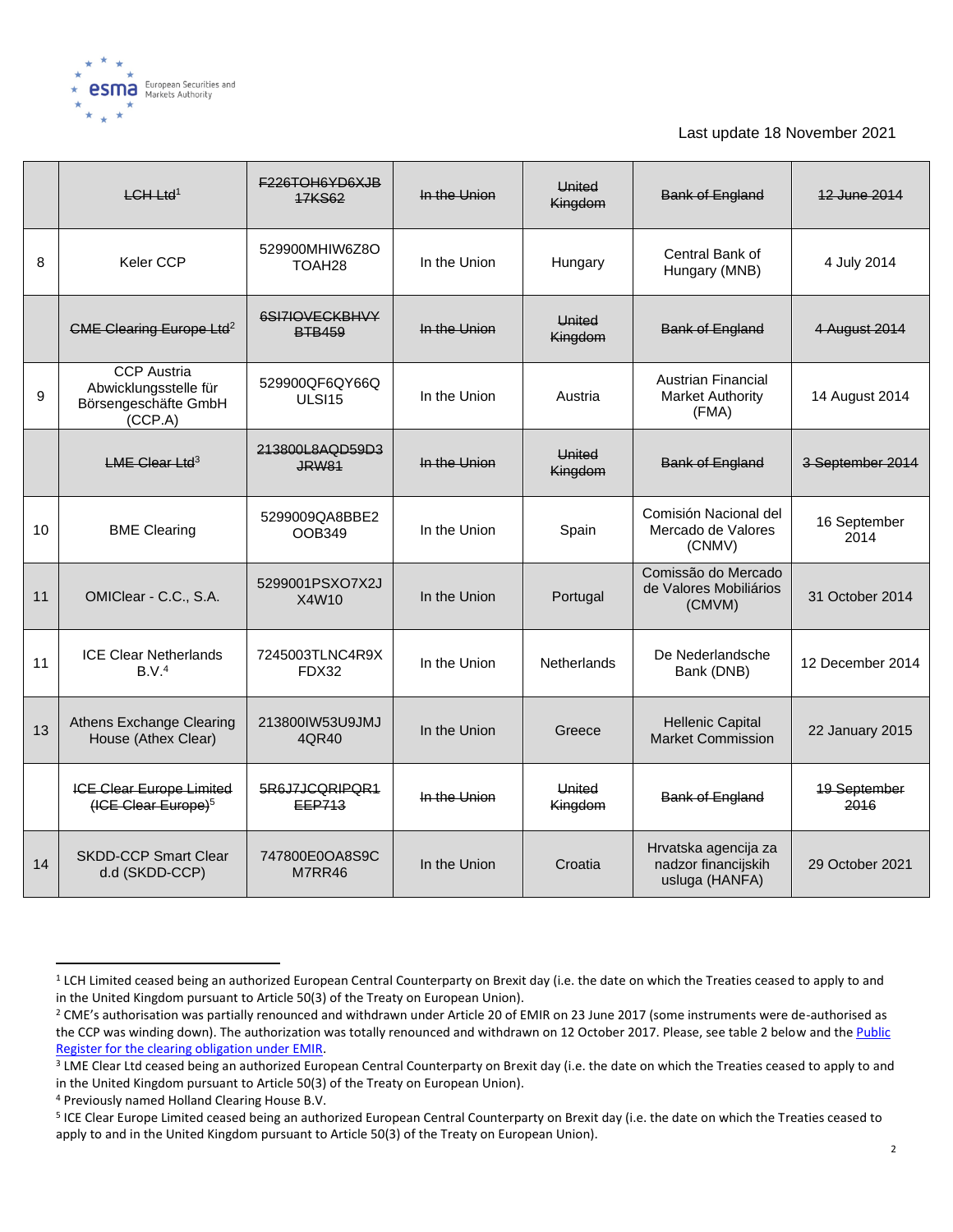

| <b>No</b>      | Name of the CCP                                   | <b>Identification Code</b><br>of CCP (LEI) | Established in the<br>Union or in a<br><b>Third Country</b> | Country of<br>establishment | Competent authority (if<br>established in the<br>Union) | Date of extension<br>of authorisation    |
|----------------|---------------------------------------------------|--------------------------------------------|-------------------------------------------------------------|-----------------------------|---------------------------------------------------------|------------------------------------------|
|                |                                                   | 6SI7IOVECKBHVY                             |                                                             |                             |                                                         | 9 January 2015                           |
| $\mathbf{1}$   | <b>CME Clearing Europe Ltd<sup>6</sup></b>        | <b>BTB459</b>                              | In the Union                                                | <b>United</b><br>Kingdom    | <b>Bank of England</b>                                  | <b>18 September</b><br>2015              |
|                |                                                   |                                            |                                                             |                             |                                                         | 30 October 2015                          |
| 2              | Nasdaq OMX Clearing AB                            | 54930002A8LR1AA<br>UCU78                   | In the Union                                                | Sweden                      | Finansinspektionen                                      | <del>25 February 2015</del> <sup>7</sup> |
|                |                                                   | <b>F226TOH6YD6XJB</b>                      |                                                             | United                      |                                                         | 27 March 2015                            |
| 3              | $LCH-Ltd8$                                        | <b>17KS62</b>                              | In the Union                                                | Kingdom                     | Bank of England                                         | 21 July 2016                             |
|                |                                                   |                                            |                                                             |                             |                                                         | 20 November 2017                         |
|                |                                                   | 529900LN3S50JPU                            | In the Union                                                | Germany                     | Bundesanstalt für                                       | 3 July 2015                              |
| $\overline{4}$ | <b>Eurex Clearing AG</b>                          | 47S06                                      |                                                             |                             | Finanzdienstleistungs<br>aufsicht (Bafin)               | 18 Dec. 2017                             |
|                |                                                   | 5299009QA8BBE2                             | In the Union                                                | Spain                       | Comisión Nacional del                                   | 21 July 2015                             |
| 5              | <b>BME Clearing</b>                               | OOB349                                     |                                                             |                             | Mercado de Valores<br>(CNMV)                            | 18 May 2017                              |
|                |                                                   |                                            |                                                             |                             |                                                         | 7 March 2019                             |
|                |                                                   |                                            |                                                             |                             |                                                         | 4 October 2021                           |
| 6              | KDPW_CCP                                          | 2594000K576D5CQ<br><b>XI987</b>            | In the Union                                                | Poland                      | Komisja Nadzoru<br>Finansowego (KNF)                    | 9 August 2016<br>31 October 2019         |
|                |                                                   | R1IO4YJ0O79SMW                             |                                                             |                             | Autorité de Contrôle                                    | 30 May 2017                              |
| $\overline{7}$ | <b>LCH SA</b>                                     | VCHB <sub>58</sub>                         | In the Union                                                | France                      | Prudentiel et de                                        | 29 November 2017                         |
|                |                                                   |                                            |                                                             |                             | Résolution (ACPR)                                       |                                          |
| 8              | OMIClear - C.C., S.A.                             | 5299001PSXO7X2J<br>X4W10                   | In the Union                                                | Portugal                    | Comissão do Mercado<br>de Valores Mobiliários<br>(CMVM) | 5 April 2018                             |
| 9              | <b>ICE Clear Netherlands</b><br>B.V. <sup>9</sup> | 7245003TLNC4R9X<br>FDX32                   | In the Union                                                | <b>Netherlands</b>          | De Nederlandsche<br>Bank (DNB)                          | 13 July 2018                             |

#### **Table 1 bis: List of CCPs that have been granted an extension of authorisation**

in the United Kingdom pursuant to Article 50(3) of the Treaty on European Union).

<sup>6</sup> CME's authorisation was partially renounced and withdrawn under Article 20 of EMIR on 23 June 2017 (some instruments were de-authorised as the CCP was winding down). The authorization was totally renounced and withdrawn on 12 October 2017. Please, see table 2 below and the Public [Register for the clearing obligation under EMIR.](https://www.esma.europa.eu/sites/default/files/library/public_register_for_the_clearing_obligation_under_emir.pdf)

<sup>7</sup> Nasdaq OMX Clearing AB's extension of the initial authorisation was renounced and withdrawn under Article 20 of EMIR on 3 March 2016 <sup>8</sup> LCH Limited ceased being an authorized European Central Counterparty on Brexit day (i.e. the date on which the Treaties ceased to apply to and

<sup>9</sup> Previously named Holland Clearing House B.V.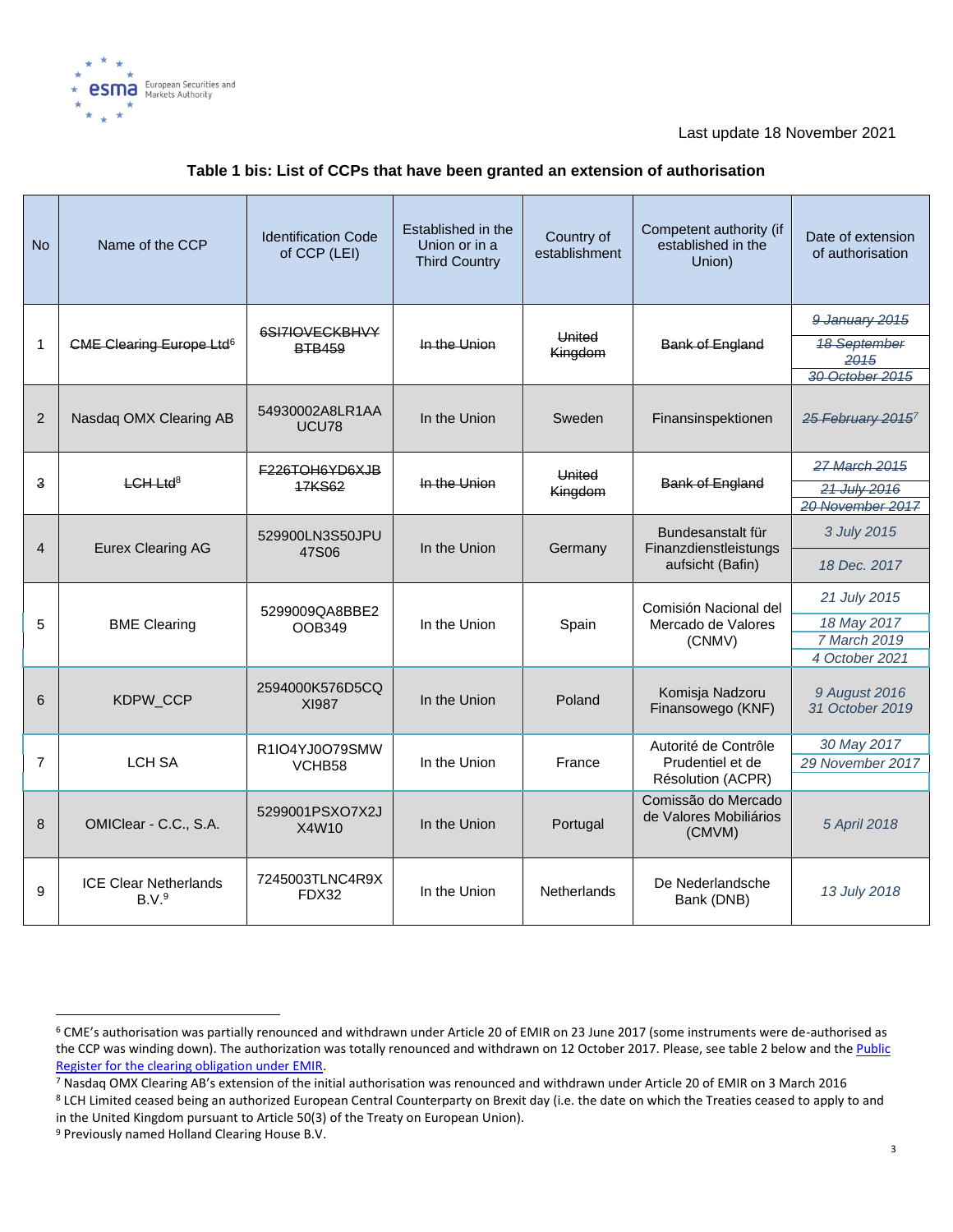

| 40 | <b>ICE Clear Europe Limited</b><br>$(ICE Clear Europe)10$ | 5R6J7JCQRIPQR1<br>EEP713 | In the Union | United<br>Kingdom  | <b>Bank of England</b>                              | 31 July 2018     |
|----|-----------------------------------------------------------|--------------------------|--------------|--------------------|-----------------------------------------------------|------------------|
| 11 | Athens Exchange Clearing<br>House (Athex Clear)           | 213800IW53U9JMJ<br>4QR40 | In the Union | Greece             | <b>Hellenic Capital</b><br><b>Market Commission</b> | 27 February 2020 |
| 12 | European Central<br>Counterparty N.V.                     | 724500937F740MH<br>CX307 | In the Union | <b>Netherlands</b> | De Nederlandsche<br>Bank (DNB)                      | 21 July 2021     |

<sup>&</sup>lt;sup>10</sup> ICE Clear Europe Limited ceased being an authorized European Central Counterparty on Brexit day (i.e. the date on which the Treaties ceased to apply to and in the United Kingdom pursuant to Article 50(3) of the Treaty on European Union).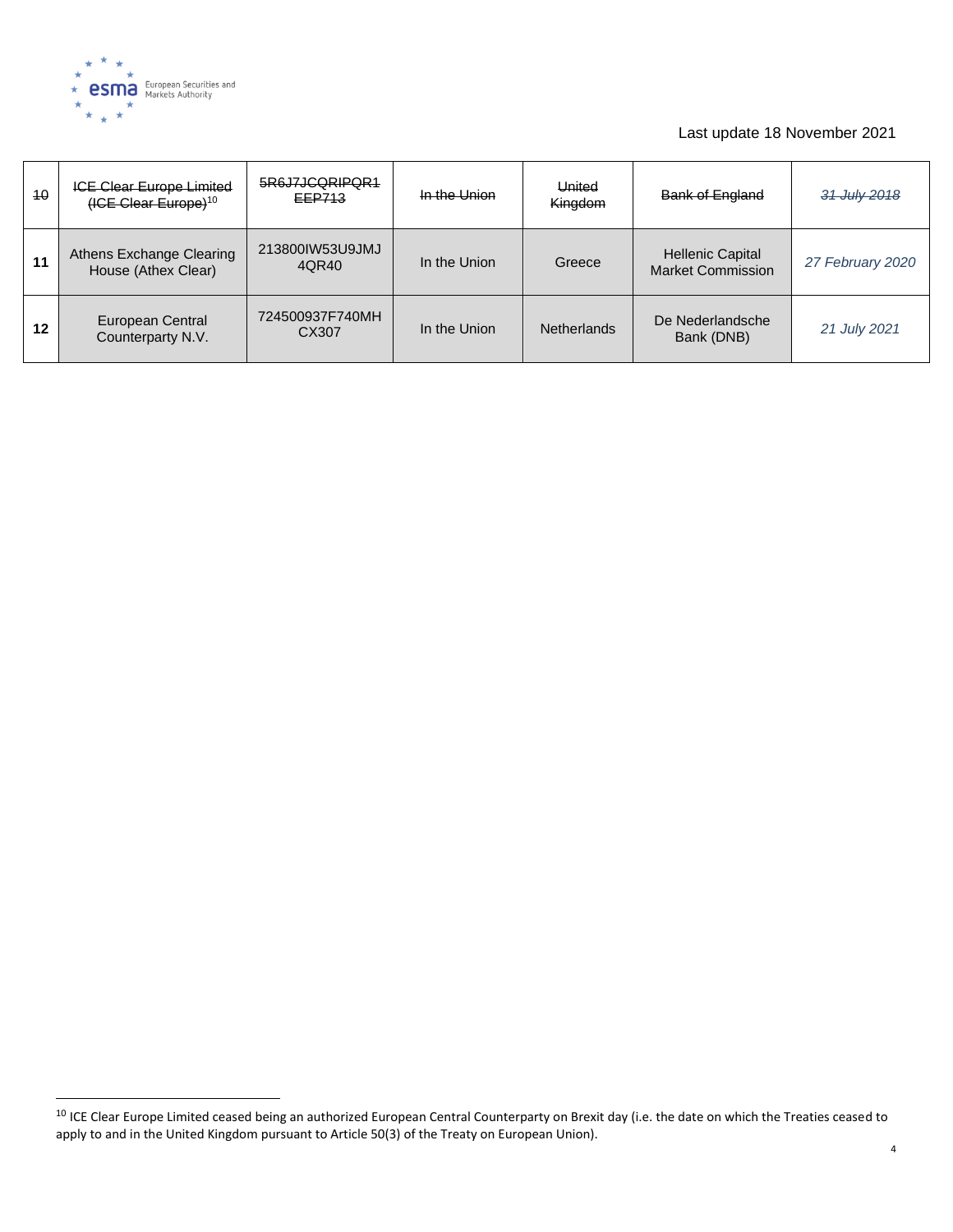

| the classes              | Please refer to Table 3 below for more information on the definition of                                                       | Nasdag OMX<br><b>Clearing AB</b> | European<br>Central<br>Counterparty<br>N.V. | KDPW CC          | Eurex<br><b>Clearing AG</b> | CCG                              | <b>LCH SA</b> | European<br>Commodity<br>Clearing | LCH Ltd <sup>12</sup> | Keler CCP | <b>CME Clearing</b><br>Europe Ltd <sup>13</sup> |             |                                    |
|--------------------------|-------------------------------------------------------------------------------------------------------------------------------|----------------------------------|---------------------------------------------|------------------|-----------------------------|----------------------------------|---------------|-----------------------------------|-----------------------|-----------|-------------------------------------------------|-------------|------------------------------------|
|                          | <b>Securities</b><br>(financial<br>instruments<br>referred to in<br>points 1, 2 and 3 of<br>Section C of Annex<br>I of MiFID) |                                  | OTC <sup>14</sup>                           |                  | 1 April 2014                | 8 April 2014                     | 10 April 2014 | 20 May 2014                       | 22 May 2014           |           | 12 June 2014                                    | 4 July 2014 |                                    |
|                          |                                                                                                                               | Equity                           | RM <sup>15</sup>                            |                  | 1 April 2014                | 8 April 2014<br>9 August<br>2016 | 10 April 2014 | 20 May 2014                       | 22 May 2014           |           | 12 June 2014                                    | 4 July 2014 |                                    |
|                          |                                                                                                                               | Debt                             | <b>OTC</b>                                  |                  |                             | 8 April 2014<br>9 August<br>2016 | 10 April 2014 | 20 May 2014                       | 22 May 2014           |           | 12 June 2014                                    | 4 July 2014 |                                    |
|                          |                                                                                                                               |                                  | <b>RM</b>                                   |                  |                             | 8 April 2014<br>9 August<br>2016 | 10 April 2014 | 20 May 2014                       | 22 May 2014           |           |                                                 | 4 July 2014 |                                    |
|                          |                                                                                                                               | Equity                           | <b>OTC</b>                                  | 18 March<br>2014 | 21 July 2021                |                                  |               |                                   |                       |           | 12 June 2014                                    |             |                                    |
| MiFID                    |                                                                                                                               |                                  | <b>RM</b>                                   | 18 March<br>2014 | 21 July 2021                | 8 April 2014                     | 10 April 2014 | 20 May 2014                       | 22 May 2014           |           | 12 June 2014                                    | 4 July 2014 |                                    |
| financial<br>instruments |                                                                                                                               | Debt                             | <b>OTC</b>                                  | 18 March<br>2014 |                             |                                  | 10 April 2014 |                                   |                       |           | 12 June 2014                                    |             |                                    |
|                          | <b>Derivatives</b><br>(financial                                                                                              |                                  | <b>RM</b>                                   | 18 March<br>2014 |                             | 8 April 2014                     | 10 April 2014 |                                   |                       |           |                                                 | 4 July 2014 |                                    |
|                          | instruments<br>referred to in<br>points 4 to 10 of                                                                            | <b>Interest Rate</b>             | <b>OTC</b>                                  | 18 March<br>2014 |                             | 8 April 2014<br>9 August<br>2016 | 10 April 2014 |                                   |                       |           | 12 June 2014                                    |             | 4 August<br>201416                 |
|                          | Section C of Annex<br>I of MiFID)                                                                                             |                                  | <b>RM</b>                                   | 18 March<br>2014 |                             | 8 April 2014                     | 10 April 2014 |                                   |                       |           | 21 July 2016                                    | 4 July 2014 | <b>18 September</b><br>$2015^{17}$ |
|                          |                                                                                                                               | <b>Inflation Rate</b>            | <b>OTC</b>                                  |                  |                             |                                  | 3 July 2015   |                                   |                       |           | 27 March<br>2015                                |             |                                    |
|                          |                                                                                                                               |                                  | <b>RM</b>                                   |                  |                             |                                  |               |                                   |                       |           |                                                 |             |                                    |
|                          |                                                                                                                               | Credit                           | <b>OTC</b>                                  |                  |                             |                                  |               |                                   | 22 May 2014           |           |                                                 |             |                                    |
|                          |                                                                                                                               |                                  |                                             |                  |                             |                                  |               |                                   | 30 May 2017           |           |                                                 |             |                                    |

#### **Table 2: Classes of financial instruments covered by the CCP's authorisation<sup>11</sup>**

<sup>&</sup>lt;sup>11</sup> Authorisation is granted on the basis of activities or services which share a common risk profile. Therefore, an extension of authorisation would be needed where the CCP intends to undertake additional activities or services which expose the CCP to new or increased risks, e.g. where the CCP intends to provide clearing services in respect of a class of financial instruments with a different risk profile or that has material differences the CCP's existing product set, even where the additional activity service falls within one of the categories above for which the CCP has already received authorisation.

<sup>&</sup>lt;sup>12</sup> LCH Limited ceased being an authorized European Central Counterparty on Brexit day (i.e. the date on which the Treaties ceased to apply to and in the United Kingdom pursuant to Article 50(3) of the Treaty on European Union).

<sup>&</sup>lt;sup>13</sup> CME's authorisation was partially renounced and withdrawn under Article 20 of EMIR on 23 June 2017 (some instruments were de-authorised as the CCP was winding down). The authorization was totally renounced and withdrawn on 12 October 2017. Please, see th[e Public Register for the clearing obligation under EMIR.](https://www.esma.europa.eu/sites/default/files/library/public_register_for_the_clearing_obligation_under_emir.pdf)

<sup>&</sup>lt;sup>14</sup> Over The Counter (OTC): the execution of the security or derivative does not take place on a regulated market as within the meaning of Article 4(1)(14) of Directive 2004/39/EC or on a third country market considered a equivalent to a regulated market in accordance with Article 19(6) of Directive 2004/39/EC (Article 2(7) of EMIR).

<sup>&</sup>lt;sup>15</sup> Regulated Market (RM): the execution of the security or derivative takes place on a regulated market as within the meaning of Article 4(1)(14) of Directive 2004/39/EC or on a third country market considered as equival to a regulated market in accordance with Article 19(6) of Directive 2004/39/EC (Article 2(7) of EMIR)

<sup>&</sup>lt;sup>16</sup> Authorisation was renounced and withdrawn under Article 20 of EMIR for these instruments on 23 June 2017.

<sup>&</sup>lt;sup>17</sup> Authorisation was renounced and withdrawn under Article 20 of EMIR for these instruments on 23 June 2017.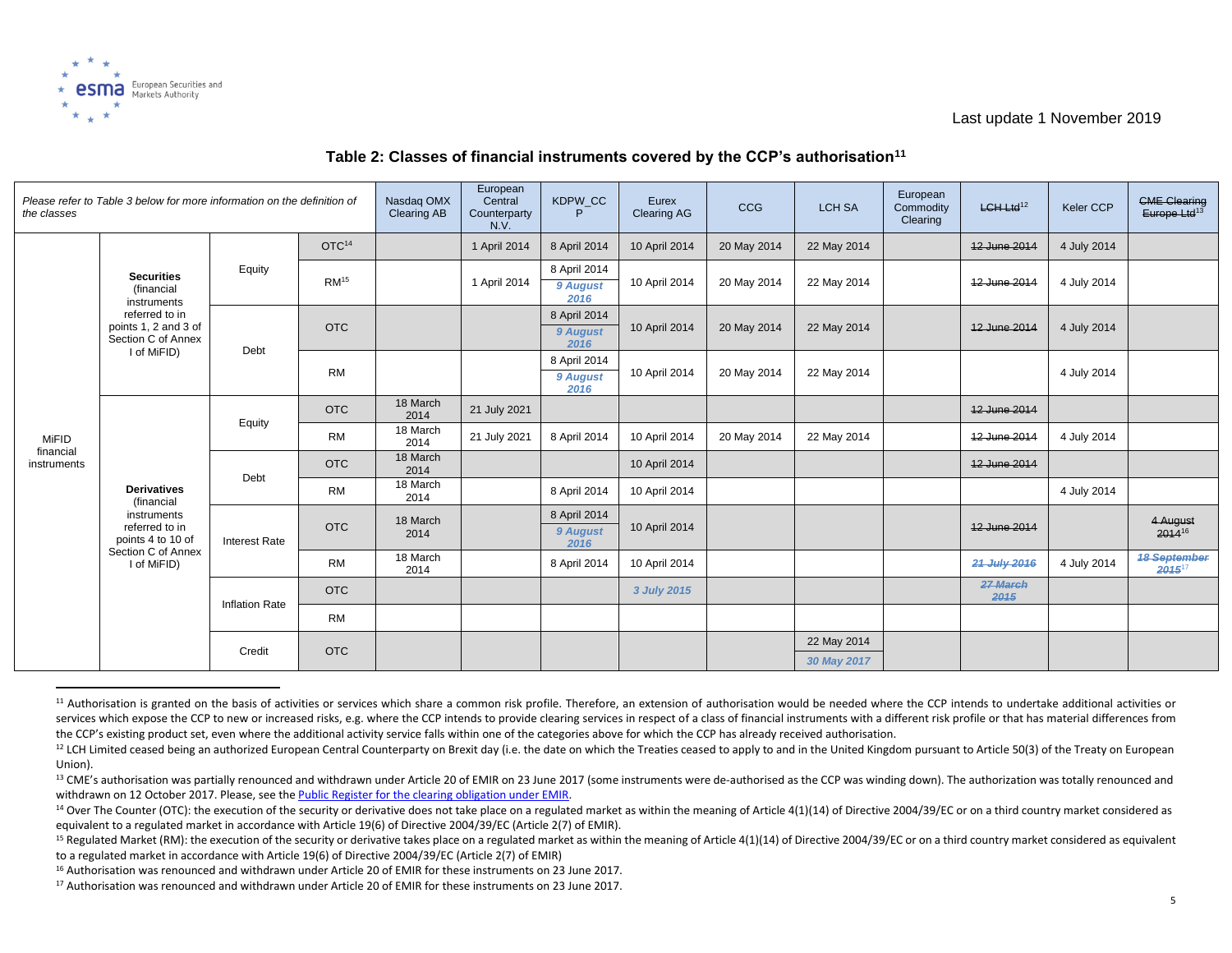

| the classes | Please refer to Table 3 below for more information on the definition of |                                                                  |            | Nasdag OMX<br><b>Clearing AB</b> | European<br>Central<br>Counterparty<br>N.V. | KDPW CC<br>P       | Eurex<br><b>Clearing AG</b>    | CCG         | <b>LCH SA</b> | European<br>Commodity<br>Clearing | $LCH-Ltd12$  | <b>Keler CCP</b> | <b>CME Clearing</b><br>Europe Ltd <sup>13</sup> |
|-------------|-------------------------------------------------------------------------|------------------------------------------------------------------|------------|----------------------------------|---------------------------------------------|--------------------|--------------------------------|-------------|---------------|-----------------------------------|--------------|------------------|-------------------------------------------------|
|             |                                                                         |                                                                  |            |                                  |                                             |                    |                                |             | 29 Nov. 2017  |                                   |              |                  |                                                 |
|             |                                                                         |                                                                  | <b>RM</b>  |                                  |                                             |                    |                                |             |               |                                   |              |                  |                                                 |
|             |                                                                         | Currencies                                                       | <b>OTC</b> | 25 February<br>201518            |                                             |                    | 18 Dec. 2017                   |             |               |                                   | 12 June 2014 |                  |                                                 |
|             |                                                                         |                                                                  | <b>RM</b>  | 25 February<br>201519            |                                             | 8 April 2014       | 10 April 2014                  |             | 22 May 2014   |                                   |              | 4 July 2014      | 4 August<br>$2014^{20}$                         |
|             |                                                                         | Commodities                                                      | <b>OTC</b> | 18 March<br>2014                 |                                             |                    |                                |             |               | 11 June<br>2014                   | 12 June 2014 |                  | 4 August<br>$2014^{21}$                         |
|             |                                                                         |                                                                  | <b>RM</b>  | 18 March<br>2014                 |                                             |                    | 10 April 2014                  | 20 May 2014 | 22 May 2014   | 11 June<br>2014                   | 12 June 2014 | 4 July 2014      | 4 August<br>$2014^{22}$                         |
|             |                                                                         | Emission/Clim<br>atic                                            | <b>OTC</b> | 18 March<br>2014                 |                                             |                    |                                |             |               | 11 June<br>2014                   | 12 June 2014 |                  |                                                 |
|             |                                                                         |                                                                  | <b>RM</b>  | 18 March<br>2014                 |                                             | 31 October<br>2019 | 10 April<br>2014 <sup>23</sup> |             |               | 11 June<br>2014                   |              |                  | 30 October<br>2015 <sup>24</sup>                |
|             |                                                                         | Freight                                                          | <b>OTC</b> |                                  |                                             |                    |                                |             |               | 11 June<br>2014                   | 12 June 2014 |                  | 4 August<br>2014 <sup>25</sup>                  |
|             |                                                                         |                                                                  | <b>RM</b>  | 7 April<br>2014 <sup>26</sup> 27 |                                             |                    |                                |             |               | 11 June<br>2014                   | 12 June 2014 |                  |                                                 |
| Other       | Repo                                                                    | Equity<br>Debt                                                   | <b>OTC</b> | 18 March<br>2014                 |                                             | 8 April 2014       | 10 April 2014                  | 20 May 2014 | 22 May 2014   |                                   | 12 June 2014 |                  |                                                 |
|             |                                                                         |                                                                  | <b>RM</b>  |                                  |                                             |                    |                                | 20 May 2014 |               |                                   |              |                  |                                                 |
| Other       | <b>Securities</b><br>Lending                                            | Equity<br>Debt                                                   | <b>OTC</b> |                                  |                                             |                    | 10 April<br>2014 <sup>28</sup> |             |               |                                   |              |                  |                                                 |
| Other       | Collateralised €<br><b>Deposits</b>                                     | N.A.                                                             | <b>OTC</b> |                                  |                                             |                    |                                | 20 May 2014 |               |                                   |              |                  |                                                 |
| Other       | Derivatives that<br>are not MiFID<br>financial<br>instruments           | Commodities,<br>Emission/<br>Climatic,<br>Freight                |            |                                  |                                             |                    |                                |             |               | 11 June<br>2014                   |              | 4 July 2014      |                                                 |
| Other       | Assets that are<br>not MiFID<br>financial<br>instruments                | Commodities,<br>Emission/<br>Climatic,<br>Freight/<br>Currencies |            | 18 March<br>2014                 |                                             |                    | 18 Dec. 2017                   |             |               | 11 June<br>2014                   | 20 Nov. 2017 | 4 July 2014      | 9 Jan. 2015 <sup>29</sup>                       |

<sup>18</sup> Authorisation was renounced and withdrawn under Article 20 of EMIR on 3 March 2016.

<sup>19</sup> Authorisation was renounced and withdrawn under Article 20 of EMIR on 3 March 2016.

<sup>&</sup>lt;sup>20</sup> Authorisation was renounced and withdrawn under Article 20 of EMIR for these instruments on 30 June 2017.

<sup>&</sup>lt;sup>21</sup> Authorisation was renounced and withdrawn under Article 20 of EMIR for these instruments on 23 June 2017.

<sup>&</sup>lt;sup>22</sup> Authorization was renounced and withdrawn under Article 20 of EMIR for these instruments on 12 October 2017.

<sup>&</sup>lt;sup>23</sup> Within this class, the authorisation of some products is limited until 31 July 2014.

<sup>&</sup>lt;sup>24</sup> Authorisation was renounced and withdrawn under Article 20 of EMIR for these instruments on 23 June 2017.

<sup>&</sup>lt;sup>25</sup> Authorisation was renounced and withdrawn under Article 20 of EMIR for these instruments on 23 June 2017.

<sup>&</sup>lt;sup>26</sup> The class was covered by the initial authorisation of the CCP. However, this class was only introduced to the CCP product set as of 7 April 2014 following the merger with NOS Clearing.

<sup>&</sup>lt;sup>27</sup> Authorisation was renounced and withdrawn under Article 20 of EMIR for these instruments on 21 January 2019.

<sup>&</sup>lt;sup>28</sup> Authorization was renounced and withdrawn under Article 20 of EMIR for these instruments on 15 November 2021.

<sup>&</sup>lt;sup>29</sup> Authorisation was renounced and withdrawn under Article 20 of EMIR for these instruments on 23 June 2017.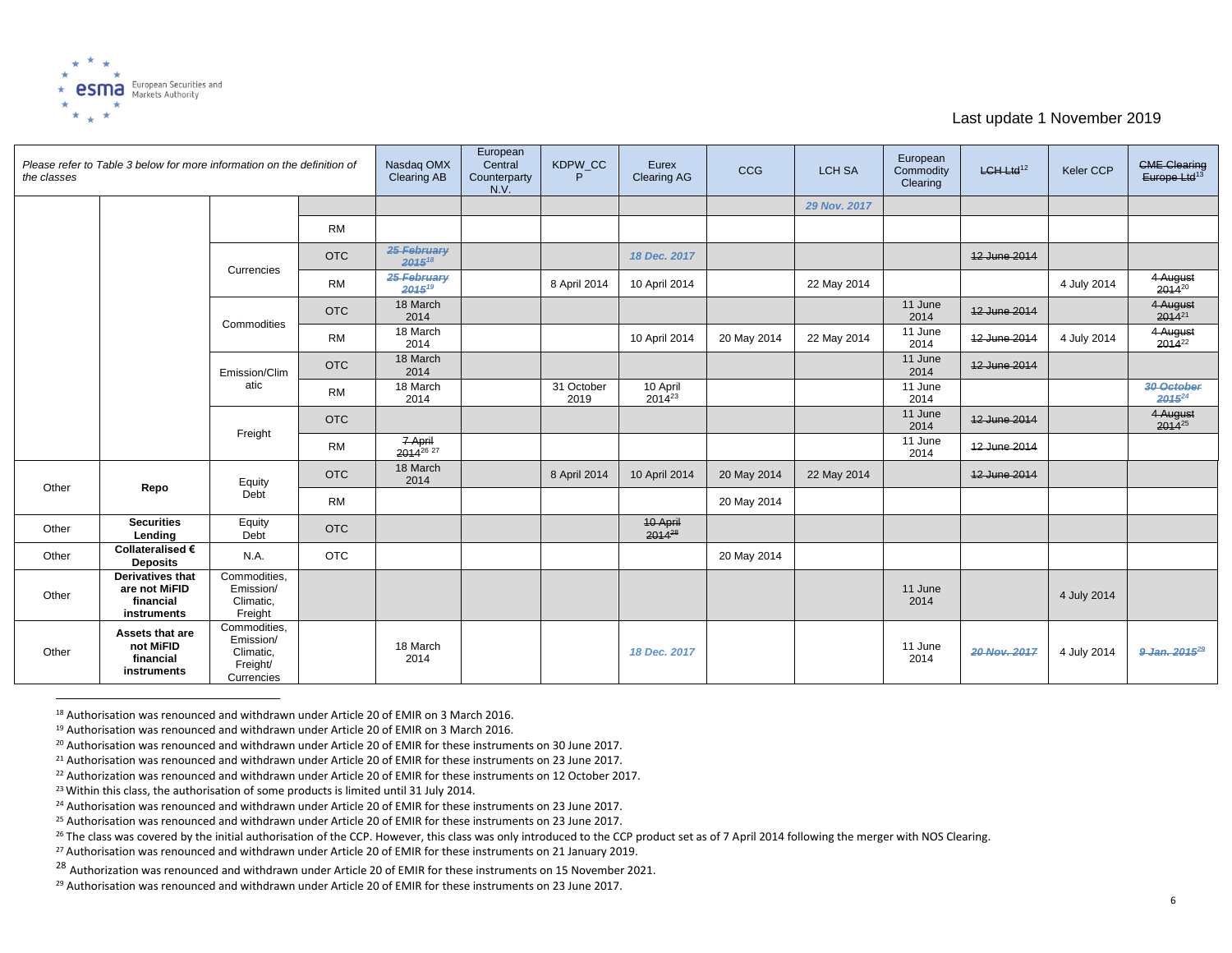

| classes                   | Please refer to Table 3 below for more information on the definition of the | CCP.A                 | <b>LME Clear</b><br>$Hd^{31}$ | <b>BME Clearing</b> | OMIClear | <b>ICE Clear</b><br>Netherlands<br>B.V. <sup>32</sup> | <b>Athex Clear</b> | <b>ICE Clear</b><br>Europe <sup>33</sup> | SKDD-CCP           |                             |                    |
|---------------------------|-----------------------------------------------------------------------------|-----------------------|-------------------------------|---------------------|----------|-------------------------------------------------------|--------------------|------------------------------------------|--------------------|-----------------------------|--------------------|
|                           | <b>Securities</b>                                                           |                       | OTC <sup>34</sup>             |                     |          | 21 July 2015                                          |                    |                                          |                    |                             | 29 October<br>2021 |
|                           | (financial<br>instruments<br>referred to in                                 | Equity                | RM <sup>35</sup>              | 14 August<br>2014   |          | 21 July 2015                                          |                    |                                          | 22 January<br>2015 |                             | 29 October<br>2021 |
|                           | points 1, 2 and 3 of<br>Section C of Annex                                  | Debt                  | <b>OTC</b>                    |                     |          | 16 September<br>2014                                  |                    |                                          |                    |                             | 29 October<br>2021 |
|                           | I of MiFID)                                                                 |                       | <b>RM</b>                     | 14 August<br>2014   |          | 16 September<br>2014                                  |                    |                                          | 22 January<br>2015 |                             | 29 October<br>2021 |
|                           |                                                                             | Equity                | <b>OTC</b>                    |                     |          |                                                       |                    | 12<br>December<br>2014                   |                    |                             |                    |
|                           | <b>Derivatives</b><br>(financial                                            |                       | <b>RM</b>                     |                     |          | 16 September<br>2014                                  |                    | 13 July<br>2018                          | 22 January<br>2015 | 19 September<br>2016        |                    |
|                           |                                                                             | Debt                  | <b>OTC</b>                    |                     |          |                                                       |                    |                                          |                    |                             |                    |
| <b>MiFID</b><br>financial |                                                                             |                       | <b>RM</b>                     |                     |          | 16 September<br>2014                                  |                    |                                          |                    | <b>19 September</b><br>2016 |                    |
| instruments               |                                                                             | <b>Interest Rate</b>  | <b>OTC</b>                    |                     |          | 21 July 2015                                          |                    |                                          |                    |                             |                    |
|                           | instruments<br>referred to in                                               |                       | <b>RM</b>                     |                     |          |                                                       |                    |                                          |                    | <b>19 September</b><br>2016 |                    |
|                           | points 4 to 10 of<br>Section C of Annex<br>I of MiFID)                      | <b>Inflation Rate</b> | <b>OTC</b>                    |                     |          |                                                       |                    |                                          |                    |                             |                    |
|                           |                                                                             |                       | <b>RM</b>                     |                     |          |                                                       |                    |                                          |                    |                             |                    |
|                           |                                                                             | Credit                | <b>OTC</b>                    |                     |          |                                                       |                    |                                          |                    | <b>19 September</b><br>2016 |                    |
|                           |                                                                             |                       | <b>RM</b>                     |                     |          |                                                       |                    |                                          |                    |                             |                    |
|                           |                                                                             | Currencies            | <b>OTC</b>                    |                     |          |                                                       |                    |                                          |                    | <b>19 September</b><br>2016 |                    |
|                           |                                                                             |                       | <b>RM</b>                     |                     |          |                                                       |                    |                                          | 22 January<br>2015 |                             |                    |

### **Table 2 (continued): Classes of financial instruments covered by the CCP's authorisation<sup>30</sup>**

32 Previously named Holland Clearing House B.V.

<sup>30</sup> Authorisation is granted on the basis of activities or services which share a common risk profile. Therefore, an extension of authorisation would be needed where the CCP intends to undertake additional activities or services which expose the CCP to new or increased risks, e.g. where the CCP intends to provide clearing services in respect of a class of financial instruments with a different risk profile or that has material differences the CCP's existing product set, even where the additional activity service falls within one of the categories above for which the CCP has already received authorisation.

<sup>&</sup>lt;sup>31</sup> LME Clear Ltd ceased being an authorized European Central Counterparty on Brexit day (i.e. the date on which the Treaties ceased to apply to and in the United Kingdom pursuant to Article 50(3) of the Treaty on European Union).

<sup>33</sup> ICE Clear Europe Limited ceased being an authorized European Central Counterparty on Brexit day (i.e. the date on which the Treaties ceased to apply to and in the United Kingdom pursuant to Article 50(3) of the Treaty on European Union).

<sup>&</sup>lt;sup>34</sup> Over The Counter (OTC): the execution of the security or derivative does not take place on a regulated market as within the meaning of Article 4(1)(14) of Directive 2004/39/EC or on a third country market considered a equivalent to a regulated market in accordance with Article 19(6) of Directive 2004/39/EC (Article 2(7) of EMIR)

<sup>35</sup> Regulated Market (RM): the execution of the security or derivative takes place on a regulated market as within the meaning of Article 4(1)(14) of Directive 2004/39/EC or on a third country market considered as equivalen to a regulated market in accordance with Article 19(6) of Directive 2004/39/EC (Article 2(7) of EMIR).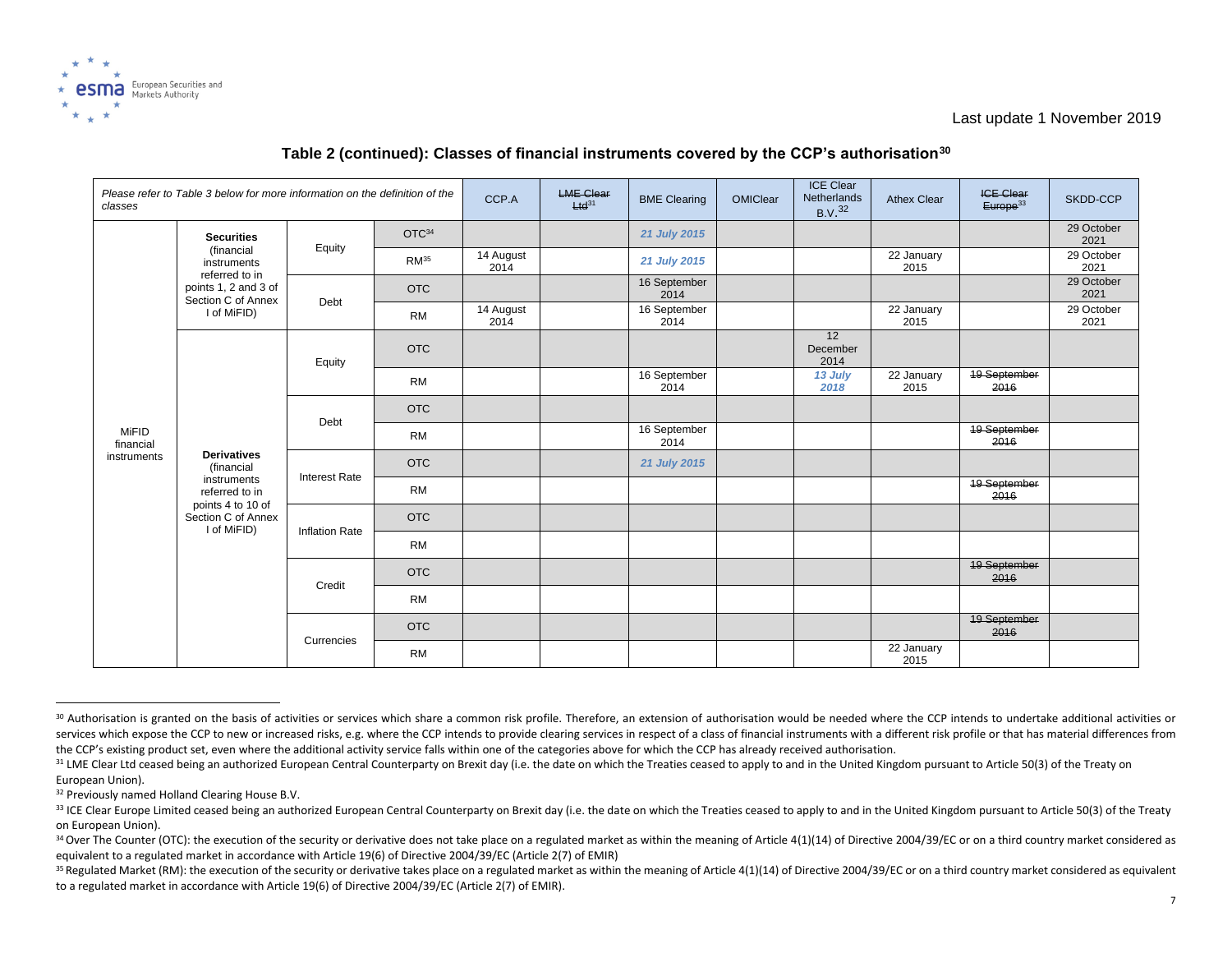

| classes | Please refer to Table 3 below for more information on the definition of the |                                                                  |            | CCP.A | <b>LME Clear</b><br>$Ltd^{31}$ | <b>BME Clearing</b>  | OMIClear           | <b>ICE Clear</b><br>Netherlands<br>B.V. <sup>32</sup> | <b>Athex Clear</b>                        | <b>ICE Clear</b><br>Europe <sup>33</sup> | SKDD-CCP |
|---------|-----------------------------------------------------------------------------|------------------------------------------------------------------|------------|-------|--------------------------------|----------------------|--------------------|-------------------------------------------------------|-------------------------------------------|------------------------------------------|----------|
|         |                                                                             | Commodities                                                      | <b>OTC</b> |       | 3 September<br>2014            | 18 May 2017          | 31 October<br>2014 |                                                       |                                           | 31 July 2018                             |          |
|         |                                                                             |                                                                  | <b>RM</b>  |       | 3-September<br>2014            | 16 September<br>2014 | 31 October<br>2014 |                                                       | 22 January<br>2015<br>27 February<br>2020 | <b>19 September</b><br>2016              |          |
|         |                                                                             | Emission/Clim<br>atic                                            | <b>OTC</b> |       |                                |                      |                    |                                                       |                                           |                                          |          |
|         |                                                                             |                                                                  | <b>RM</b>  |       |                                |                      |                    |                                                       |                                           | 19 September<br>2016                     |          |
|         |                                                                             | Freight                                                          | <b>OTC</b> |       |                                |                      |                    |                                                       |                                           |                                          |          |
|         |                                                                             |                                                                  | <b>RM</b>  |       |                                |                      |                    |                                                       |                                           | <b>19 September</b><br>2016              |          |
| Other   | Repo                                                                        | Equity<br>Debt                                                   | <b>OTC</b> |       |                                | 16 September<br>2014 |                    |                                                       |                                           |                                          |          |
|         |                                                                             |                                                                  | <b>RM</b>  |       |                                | 16 September<br>2014 |                    |                                                       |                                           |                                          |          |
| Other   | <b>Securities</b><br>Lending                                                | Equity<br>Debt                                                   | <b>OTC</b> |       |                                |                      |                    |                                                       | 22 January<br>2015                        |                                          |          |
| Other   | Collateralised €<br><b>Deposits</b>                                         | N.A.                                                             | <b>OTC</b> |       |                                |                      |                    |                                                       |                                           |                                          |          |
| Other   | <b>Derivatives that</b><br>are not MiFID<br>financial<br>instruments        | Commodities,<br>Emission/<br>Climatic,<br>Freight                |            |       |                                | 18 May 2017          | 5 April<br>2018    |                                                       |                                           | 31 July 2018                             |          |
|         | Assets that are                                                             | Commodities,<br>Emission/<br>Climatic,<br>Freight,<br>Currencies |            |       |                                | 18 May 2017          |                    |                                                       |                                           |                                          |          |
| Other   | not MiFID<br>financial                                                      |                                                                  |            |       |                                | <b>7 March 2019</b>  |                    |                                                       |                                           | <b>19 September</b><br>2016              |          |
|         | instruments                                                                 |                                                                  |            |       |                                | 4 October<br>2021    |                    |                                                       |                                           |                                          |          |